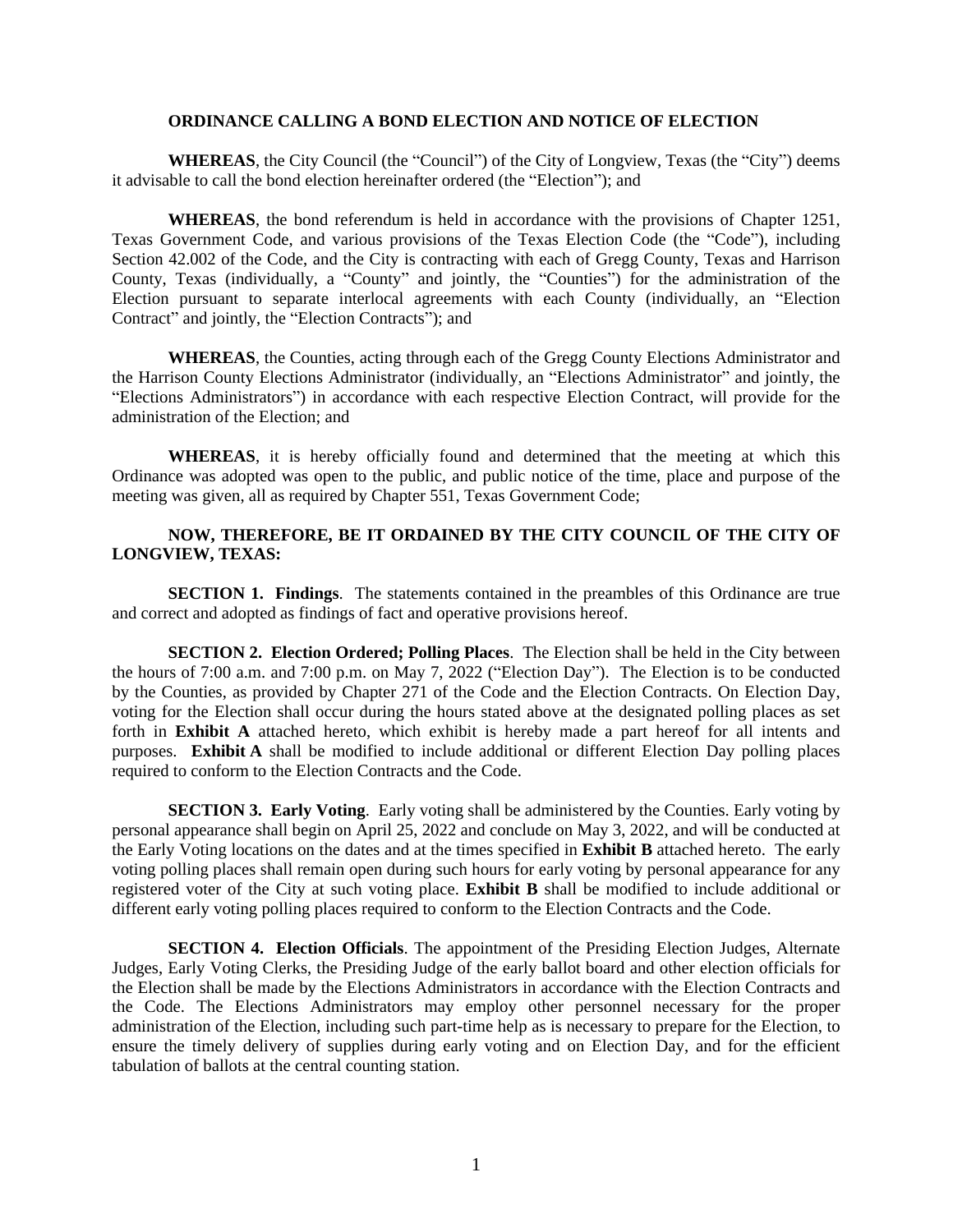**SECTION 5. Voting by Mail**. Applications for voting by mail for all residents of the City shall be submitted by personal delivery or shall be mailed to the applicable address below prior to the applicable deadline prescribed by law.

(a) Applications for voting by mail for all Gregg County residents of the City shall be sent as follows:

| Postal Mail:          | <b>Early Voting Clerk</b>      |  |  |
|-----------------------|--------------------------------|--|--|
|                       | P.O. Box 2827                  |  |  |
|                       | Longview, Texas 75606          |  |  |
| Commercial Carrier or | Gregg CountyElections          |  |  |
| Personal Delivery     | <b>Gregg County Courthouse</b> |  |  |
|                       | 101 E. Methvin, Suite 112      |  |  |
|                       | Longview, Texas 75601          |  |  |
| Telephone             | $(903)$ 236-8458               |  |  |
| Email                 | elections@co.gregg.tx.us       |  |  |

(b) Applications for voting by mail for all Harrison County residents of the City shall be sent as follows:

| Postal Mail:          | Harrison County Elections Office           |  |
|-----------------------|--------------------------------------------|--|
|                       | P.O. Box 8409                              |  |
|                       | Marshall, Texas 75671                      |  |
| Commercial Carrier or | Harrison County Elections Office           |  |
| Personal Delivery     | 415 East Burleson Street (at the corner of |  |
|                       | Alamo Blvd)                                |  |
|                       | Marshall, Texas 75670                      |  |
| Telephone             | $(903)$ 935-4822                           |  |
| Email                 | ballotbymail@co.harrison.tx.us             |  |

**SECTION 6. Early Voting Ballots**. An Early Voting Ballot Board shall be created to process early voting results of the Election and the Presiding Judge of the Early Voting Ballot Board shall be designated by the Elections Administrators. The Presiding Judge of the Early Voting Ballot Board shall appoint two or more additional members to constitute the Early Voting Ballot Board members and, if needed, the Signature Verification Committee members required to efficiently process the early voting ballots.

**SECTION 7. Qualified Voters**. All qualified electors of and residing in the City, shall be entitled to vote at the election.

**SECTION 8. Proposition**. At the Election, the following PROPOSITION shall be submitted in accordance with law:

## CITY OF LONGVIEW, TEXAS SPECIAL ELECTION CITY OF LONGVIEW, TEXAS PROPOSITION A

Shall the City Council of the City of Longview, Texas, be authorized to issue and sell the bonds of said City, in one or more series or issues, in the aggregate principal amount of \$45,600,000, for the purpose of funding all or a portion of the City's unfunded, accrued liability to the Longview Firemen's Relief and Retirement Fund; with said bonds to be issued in one or more series or issues, to mature, bear interest at such rate or rates, not to exceed the respective limits prescribed by law at the time of issuance, and to be sold at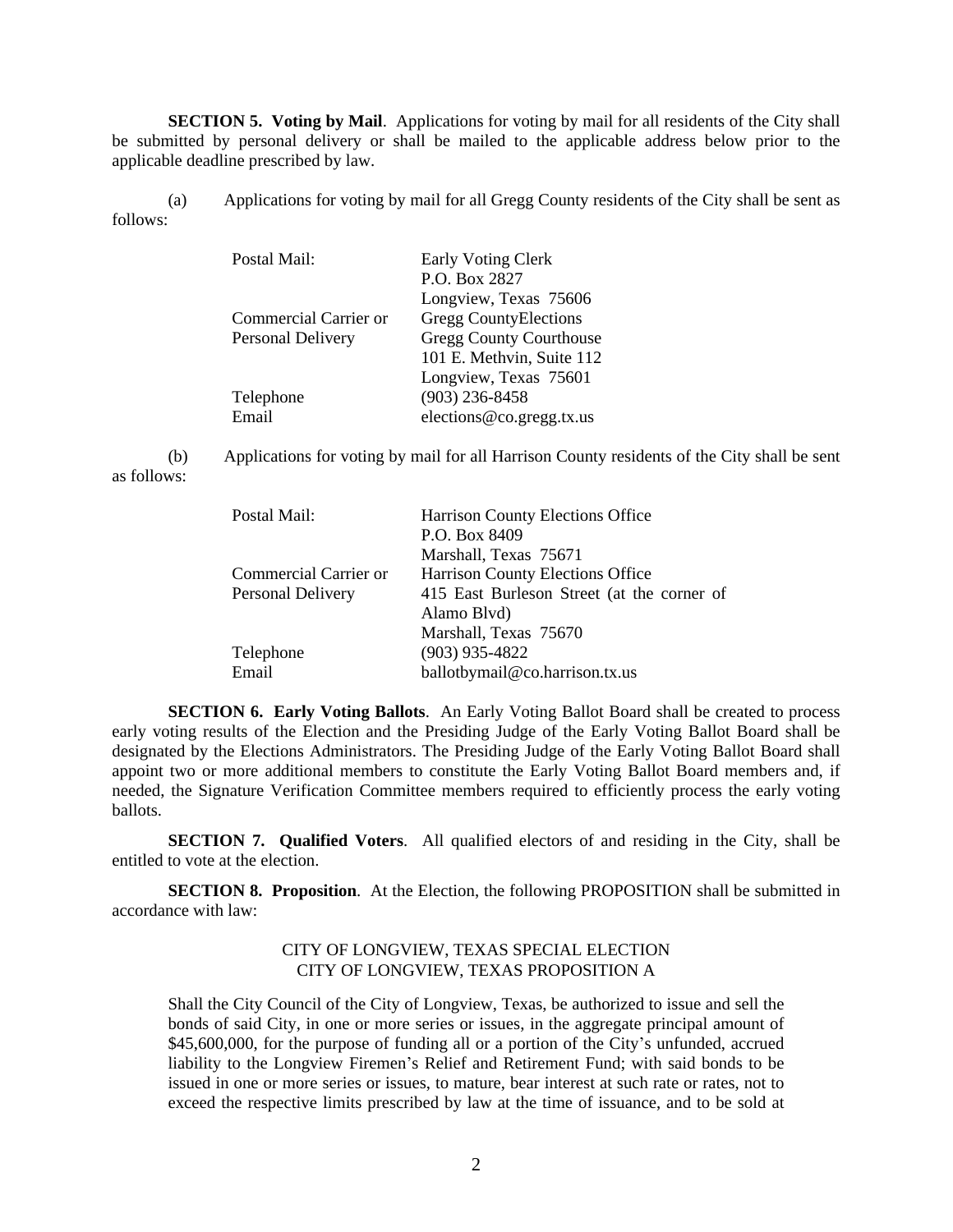such price or prices, as the City Council in its discretion shall determine; and shall there be levied and pledged, assessed and collected annually ad valorem taxes on all taxable property in said City in an amount sufficient, within the limits prescribed by law, to pay the annual interest on said bonds and provide a sinking fund to pay said bonds at maturity?

**SECTION 9. Ballots**. The official ballots for the Election shall be prepared in accordance with the Code so as to permit the electors to vote "FOR" or "AGAINST" the aforesaid PROPOSITION, with the ballots to contain such provisions, markings and language as required by law, and with such PROPOSITION to be expressed substantially as follows:

## CITY OF LONGVIEW, TEXAS SPECIAL ELECTION CITY OF LONGVIEW, TEXAS PROPOSITION A

 $FOR$ AGAINST \_\_\_\_\_\_ ) THE ISSUANCE OF \$45,600,000 OF BONDS BY THE CITY OF ) LONGVIEW, TEXAS FOR THE PURPOSE OF FUNDING ALL OR A ) PORTION OF THE CITY'S UNFUNDED, ACCRUED LIABILITY TO ) THE LONGVIEW FIREMEN'S RELIEF AND RETIREMENT FUND, ) AND LEVYING A TAX SUFFICIENT TO MAKE THE PAYMENTS OF ) PRINCIPAL AND INTEREST THEREON.

**SECTION 10. Compliance with State and Federal Law**. In all respects, the Election shall be conducted in accordance with the Code. Pursuant to the federal Help America Vote Act ("HAVA") and the Code, at each polling place there shall be at least one voting system that is equipped for disabled individuals, and each such voting system shall be a system that has been certified by the Texas Secretary of State as compliant with HAVA and the Code. The City hereby finds that the voting system to be used by the Elections Administrators in administering the Election is such a system, and orders that such voting equipment or other equipment certified by the Texas Secretary of State shall be used by the City in its elections.

**SECTION 11. Debt Obligations**. The following information is provided in accordance with the provisions of Section 3.009(b) of the Code.

(a) The proposition language that will appear on the ballot is set forth in Section 9 hereof.

(b) The purpose for which the bonds are to be authorized is set forth in Section 8 hereof.

(c) The principal amount of the debt obligations to be authorized is set forth in Sections 8 and 9 hereof.

(d) If the bonds are approved by the voters, the Council will be authorized to levy annual ad valorem taxes, on all taxable property in the City, sufficient, within the limits prescribed by law, to pay the principal of and interest on the bonds and the cost of any credit agreements executed in connection with the bonds.

(e) Based upon the bond market conditions at the date of adoption of this Ordinance, the maximum interest rate for any series of the bonds is estimated to be 3.20%. Such estimate takes into account a number of factors, including the issuance schedule, maturity schedule and the expected bond ratings of the proposed bonds. Such estimated maximum interest rate is provided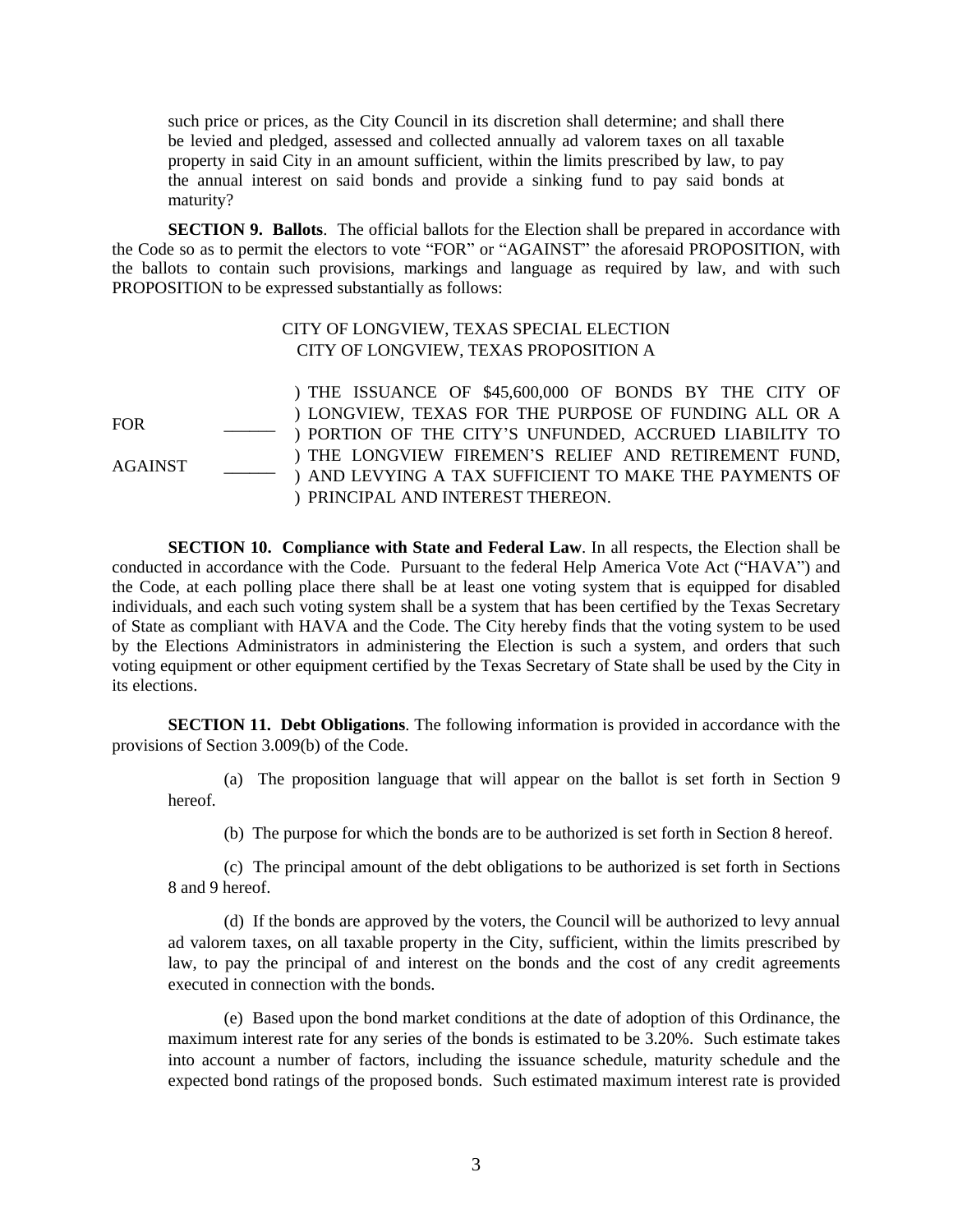as a matter of information, but is not a limitation on the interest rate at which the bonds, or any series thereof, may be sold.

(f) If the bonds are approved, they may be issued in one or more series, to mature over a period not to exceed 30 years from the date of issuance of each series of bonds.

(g) The aggregate amount of the outstanding principal of the City's debt obligations which are secured by ad valorem taxes as of the date of this Ordinance is \$121,035,000.

(h) The aggregate amount of the outstanding interest of the City's debt obligations which are secured by ad valorem taxes as of the date of this Ordinance is \$39,994,367.

(i) The ad valorem debt service tax rate for the City as of the date of this Ordinance is \$0.1459 per \$100 of taxable assessed valuation.

(j) The website for the City (as the authority conducting the Election) is <https://www.longviewtexas.gov> and the websites for the Counties (as the entities administering the Election) are <https://www.greggcountyvotes.com> (Gregg County) and <https://harrisoncountytexas.org/elections> (Harrison County).

**SECTION 12. Further Procedures**. The City Council hereby authorizes and directs the Mayor, the City Manager, the Director of Financial Services, the City Secretary, and all other officers, employees and agents of the City, in consultation with the City Attorney, if necessary, to do and perform all such acts and to execute, acknowledge and deliver in the name and on behalf of the City, such documents, agreements, certificates and other instruments, whether or not mentioned in this Ordinance, as may be necessary or desirable in order to carry out the terms, provisions and actions provided for in this Ordinance.

**SECTION 13. Effective Date**. This Ordinance shall be in full force and effect from and after its passage and it is accordingly so ordered.

------------------------------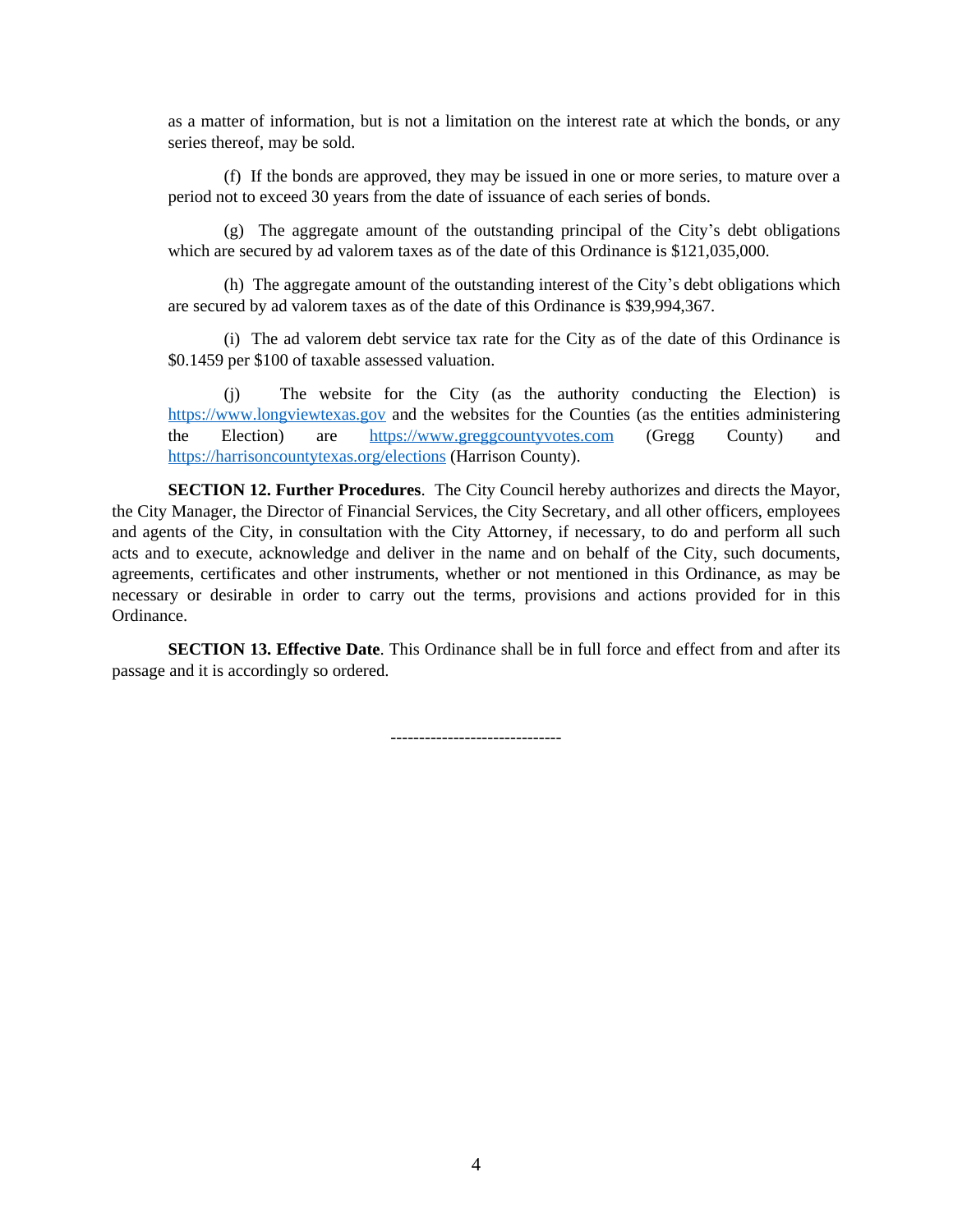## **Exhibit A**

## **Election Day Hours**

May 7, 2022 7:00 am - 7:00 pm

# **Election Day Polling Locations**

## **Gregg County**

| 500 E Whaley St., Longview<br>1129 FM 1844, Longview |  |  |  |  |  |  |
|------------------------------------------------------|--|--|--|--|--|--|
|                                                      |  |  |  |  |  |  |
|                                                      |  |  |  |  |  |  |
| 1701 Pine Tree Rd., Longview                         |  |  |  |  |  |  |
| 3211 W Marshall Ave., Longview                       |  |  |  |  |  |  |
| 217 W Quitman Ave., Gladewater                       |  |  |  |  |  |  |
| 5219 Old Hwy 135 N, Gladewater                       |  |  |  |  |  |  |
| 1306 Houston St., Kilgore                            |  |  |  |  |  |  |
| 10450 Highway 349, Longview                          |  |  |  |  |  |  |
| 1301 E Young St., Longview                           |  |  |  |  |  |  |
| <b>Harrison County</b>                               |  |  |  |  |  |  |
|                                                      |  |  |  |  |  |  |

Woodland Hills Baptist Church 2105 E Loop 281 Longview, Texas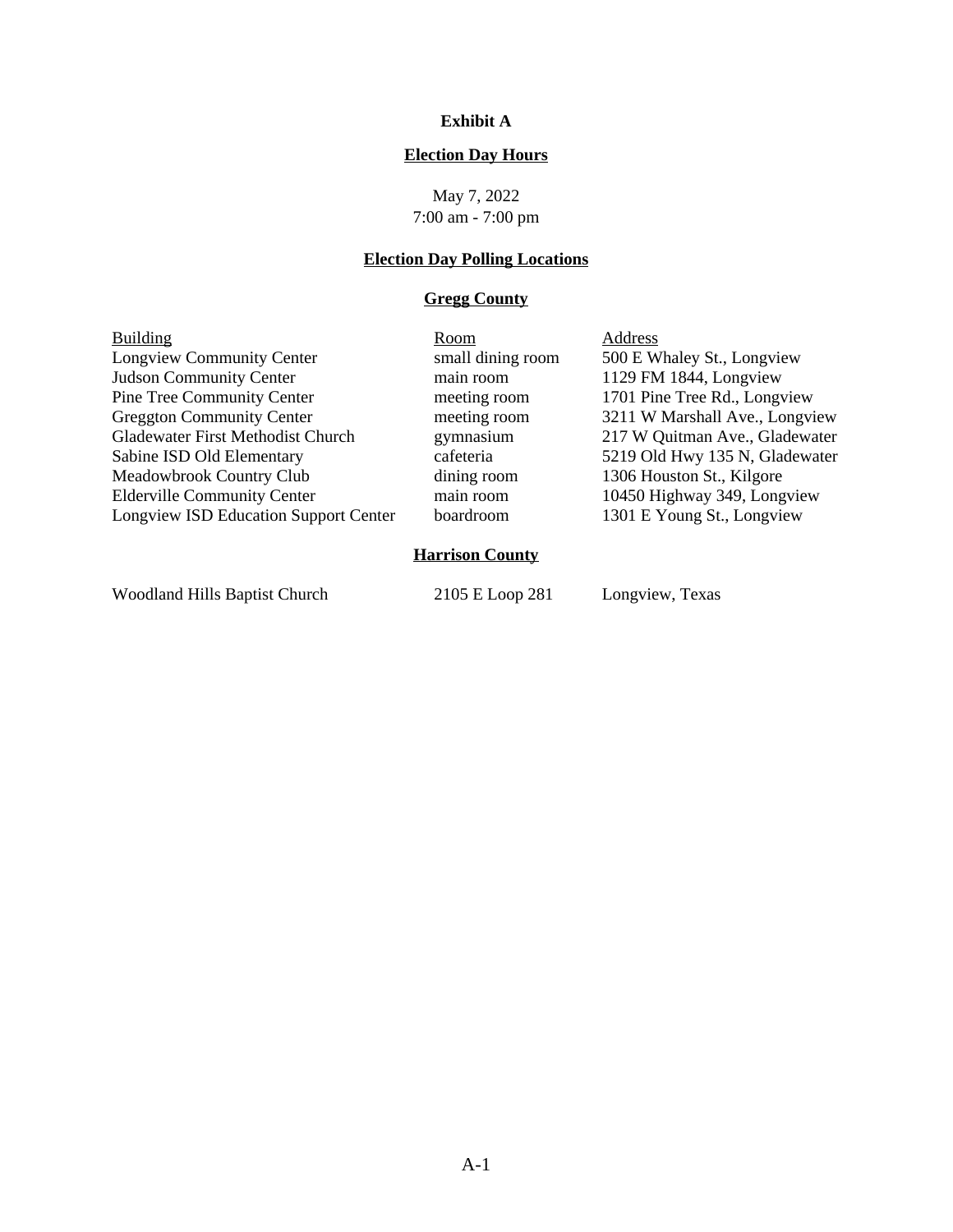## **Exhibit B**

#### **Early Voting Polling Locations, Dates and Hours**

#### **Gregg County**

## Main Early Voting Location

Gregg County Courthouse 101 E Methvin St., 1<sup>st</sup> Floor Longview, Texas

#### Branch Early Voting Locations

| Pine Tree Community Center                   | 1701 Pine Tree Rd.   | Longview, Texas  |
|----------------------------------------------|----------------------|------------------|
| White Oak ISD - Main Office                  | 200 S. White Oak Rd. | White Oak, Texas |
| <b>Longview ISD Education Support Center</b> | 1301 E. Young St.    | Longview, Texas  |
| Meadowbrook Country Club                     | 1306 Houston St.     | Kilgore, Texas   |
|                                              |                      |                  |

Monday, April 25, 2022 - Friday, April 29, 2022: 8:00 am - 5:00 pm Monday, May 2, 2022 - Tuesday, May 3, 2022: 7:00 am - 7:00 pm

#### **Harrison County**

Woodland Hills Baptist Church 2105 E Loop 281 Longview, Texas

Monday, April 25, 2022 - Friday, April 29, 2022: 8:00 am - 5:00 pm Monday, May 2, 2022 - Tuesday, May 3, 2022: 7:00 am - 7:00 pm